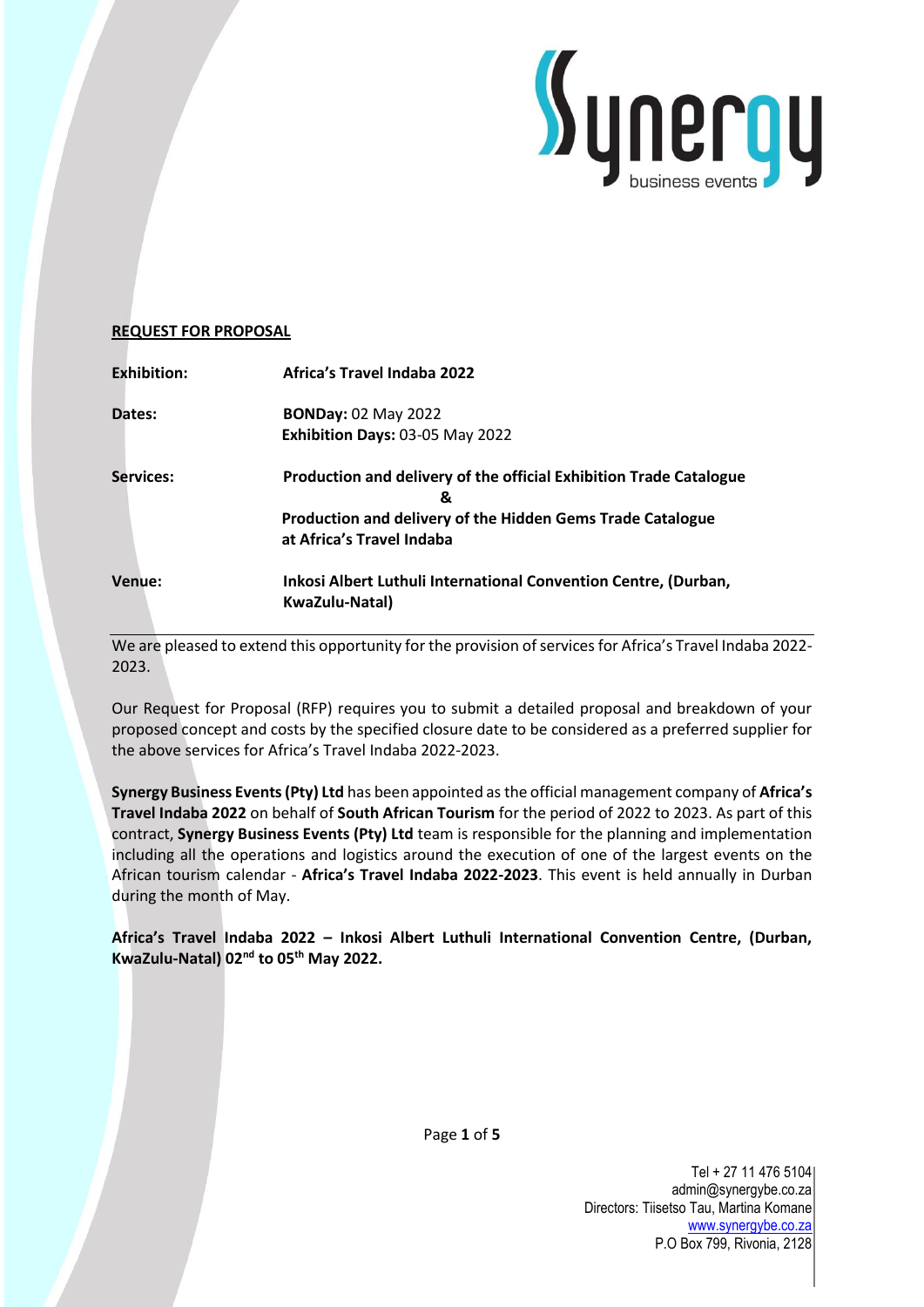

# **SECTION 1 GENERAL INFORMATION BACKGROUND**

**Africa's Travel Indaba**, a trade exhibition, is one of the largest tourism marketing events on the African calendar and one of the top three 'must visit' events of its kind on the global calendar. **Africa's Travel Indaba** is a three-day trade event which attracts well over 8000 delegates from the travel tourism and related industries. The exhibition accommodates over 1000 exhibitors, over 600 local and international media, and over 1000 local and international buyers.

The focus for South African Tourism is to market South Africa as a destination to both domestic and international travelers. This is a trade show that provides a platform for the entire tourism industry to conduct business and network.

# **SECTION 2 SERVICES REQUIRED:**

The official Exhibition Trade Catalogue must include a free entry per exhibitor with basic contact details and website, a 50-word profile as well as an alphabetical listing of all exhibitors, location demographics within Africa, a map indicating their area of operation, their Africa's Travel Indaba stand number and copy of the final floorplan.

Additional pages will need to be dedicated to sponsors and partners, alongside a programme of events and Welcome message from SAT CEO and the Organising team, as well as any additions that may arise.

Complete management of the Exhibition Trade Catalogue for their Africa's Travel Indaba, including but not limited to:

- o 2000 copies (A5 size) to be printed and delivered to the organisers before the opening of the exhibition
- o Gloss finish cover
- $\circ$  Note that preference will be given to environmentally friendly paper and printing, therefore please provide environmental specifications
- o 1500 digital copies to be made available in a memory stick format
- o E-copy to be available to upload onto Africa's Travel Indaba website and Mobile App
- $\circ$  Issue copy to be available to upload onto Africa's Travel Indaba website and Mobile App
- o Only registered exhibitors at Africa's Travel Indaba 2022 will be allowed to have advertisements over and above their free listing

Page **2** of **5**

Tel + 27 11 476 5104 admin@synergybe.co.za Directors: Tiisetso Tau, Martina Komane [www.synergybe.co.za](http://www.synergybe.co.za/) P.O Box 799, Rivonia, 2128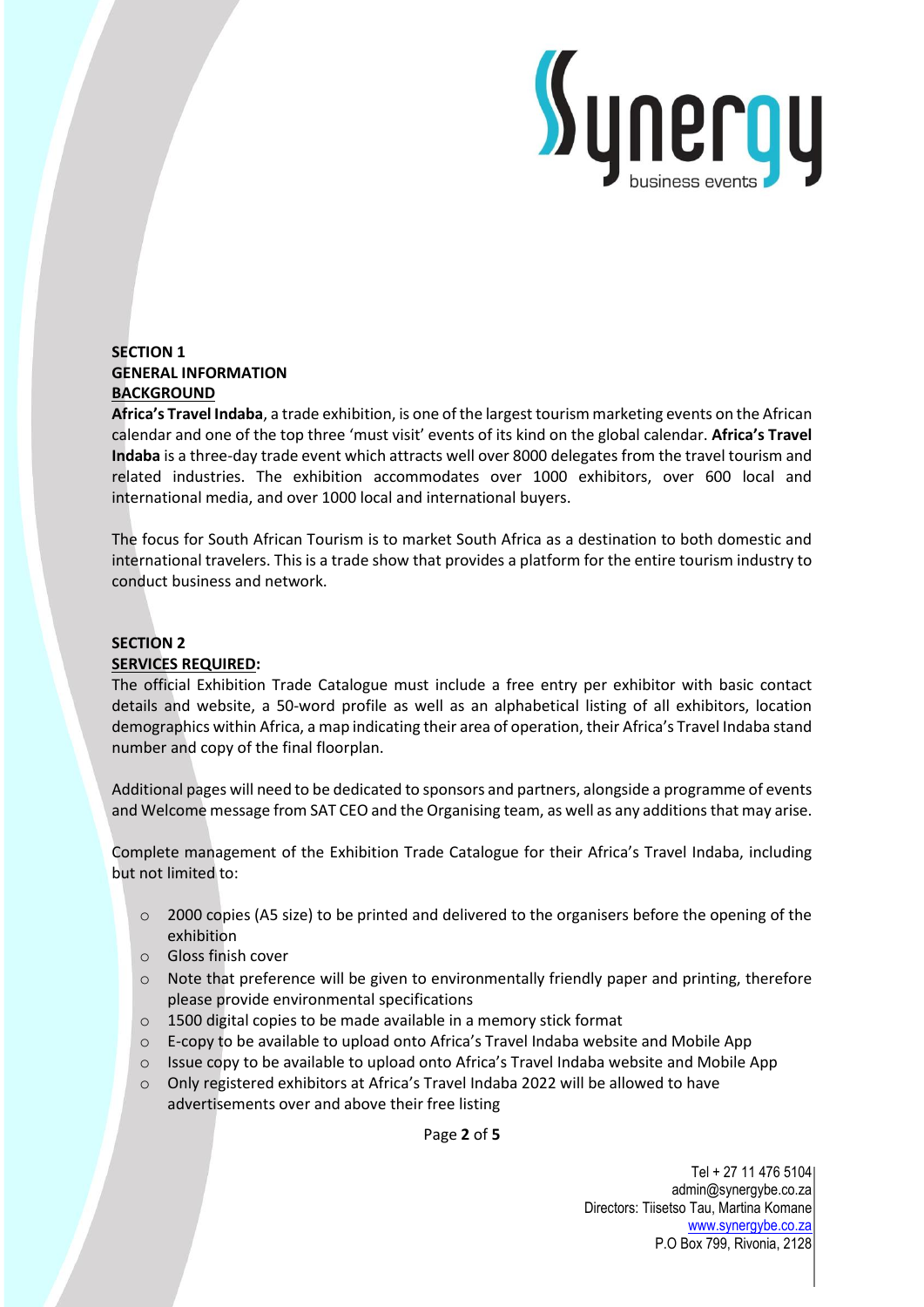

- o Each exhibitor is allocated the following:
	- o 1x Company Name Entry
	- o 1x Contact Name & Surname
	- o 1x E-mail address
	- o 1x Contact number
	- o 1x 50-word company profile
	- o 1x Stand Number
- o ±1000 exhibitor profiles (2019 numbers, 10% increase for 2022)
- o Following pages to be made available and any other additional which may arise:
	- o 2 x page South African Tourism Foreword
	- o 2 x page Tourism Kwa-Zulu Natal advertising
	- o 1x page Durban Tourism advertising
	- o 1 x page Durban ICC advertising
	- o 1 x page Sponsors and Partner
	- o 4 x pages Official Show Events Calendar
	- $\circ$  1 x page Supporting Associations
	- o 1 x pages Exhibition Floorplan
	- o 1 x page Mobile App information
	- o 1 x page COVID-19 Fact Sheet
- **Hidden Gems Catalogue**

Catalogue must include a free entry per exhibitor with basic contact details and website, a 50 word profile as well as an alphabetical listing of all exhibitors, location demographics within South Africa, a map indicating their area of operation, their Africa's Travel Indaba stand number and copy of the final Hidden Gems Pavilion.

- o Dedicated catalogue for products occupying the Hidden Gems Pavilion
- $\circ$  2000 copies (A5 size) to be printed and delivered to the organisers before the opening of the exhibition
- o Gloss finish cover
- o Note that preference will be given to environmentally friendly paper and printing, therefore please provide environmental specifications
- o Include content in the 1500 memory sticks for trade catalogue
- o E-copy to be available to upload onto the Africa's Travel Indaba website and Mobile App
- o Issuu copy/link to be available to upload onto the Africa's Travel Indaba website and Mobile App
	- 1x Company Name Entry
	- 1x Contact Name & Surname

Page **3** of **5**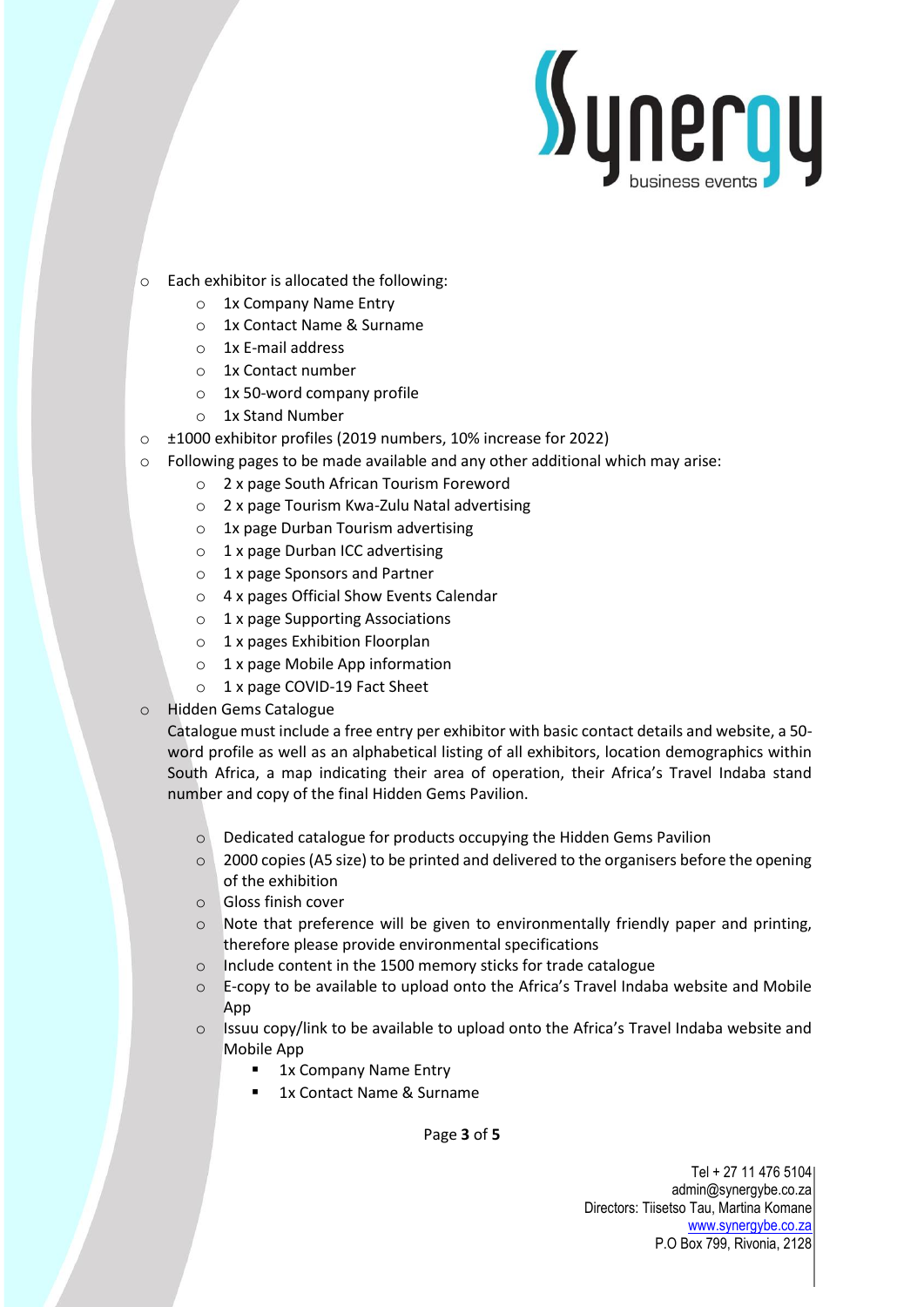

- 1x E-mail address
- 1x Contact number
- 1x 50-word company profile
- 1x Stand Number
- Categorisation by Province, then Alphabetically
- o All production, printing costs and delivery to be included
- o Sales of all advertising for the catalogue, logos and additional advertising images can be sold as value adds, however, South Africa National Convention Bureau (SANCB) and organisers will approve costs of all advertising sales
- o South African Tourism will supply the trade catalogue management company with a letter of support to enable the Exhibition Trade Catalogue Management Company to solicit advertising from exhibitors
- $\circ$  Weekly progress status reports from appointments leading up to the exhibition
- o Post exhibition report back

Organisers will provide you with the look and feel of the cover based on a successful proposal.

# **Cost Structure of Proposal:**

Please provide costs as a total project fee rather than a monthly retainer. All prices to be inclusive of VAT and all payment terms to be specified. No additional costs to be considered over and above the

#### **Cost Structure of Proposal:**

Please provide a clear breakdown of costs for the varying advertisement types, and clearly indicate any discounted rates, where applicable. All prices to be inclusive of VAT and all payment terms to be specified. No additional costs to be considered over and above the RFP submissions. Should you wish to sponsor these services, please advise what your requirements would be in order for us to make an informed decision.

Additional points will be awarded for any innovative suggestions, as well as submission of your company sustainability / environmental policy and how you aim to implement this at Africa's Travel Indaba 2022. Consideration should be given to using energy efficient appliances and recycling material should be put in place in conjunction with the organisers.



Tel + 27 11 476 5104 admin@synergybe.co.za Directors: Tiisetso Tau, Martina Komane [www.synergybe.co.za](http://www.synergybe.co.za/) P.O Box 799, Rivonia, 2128